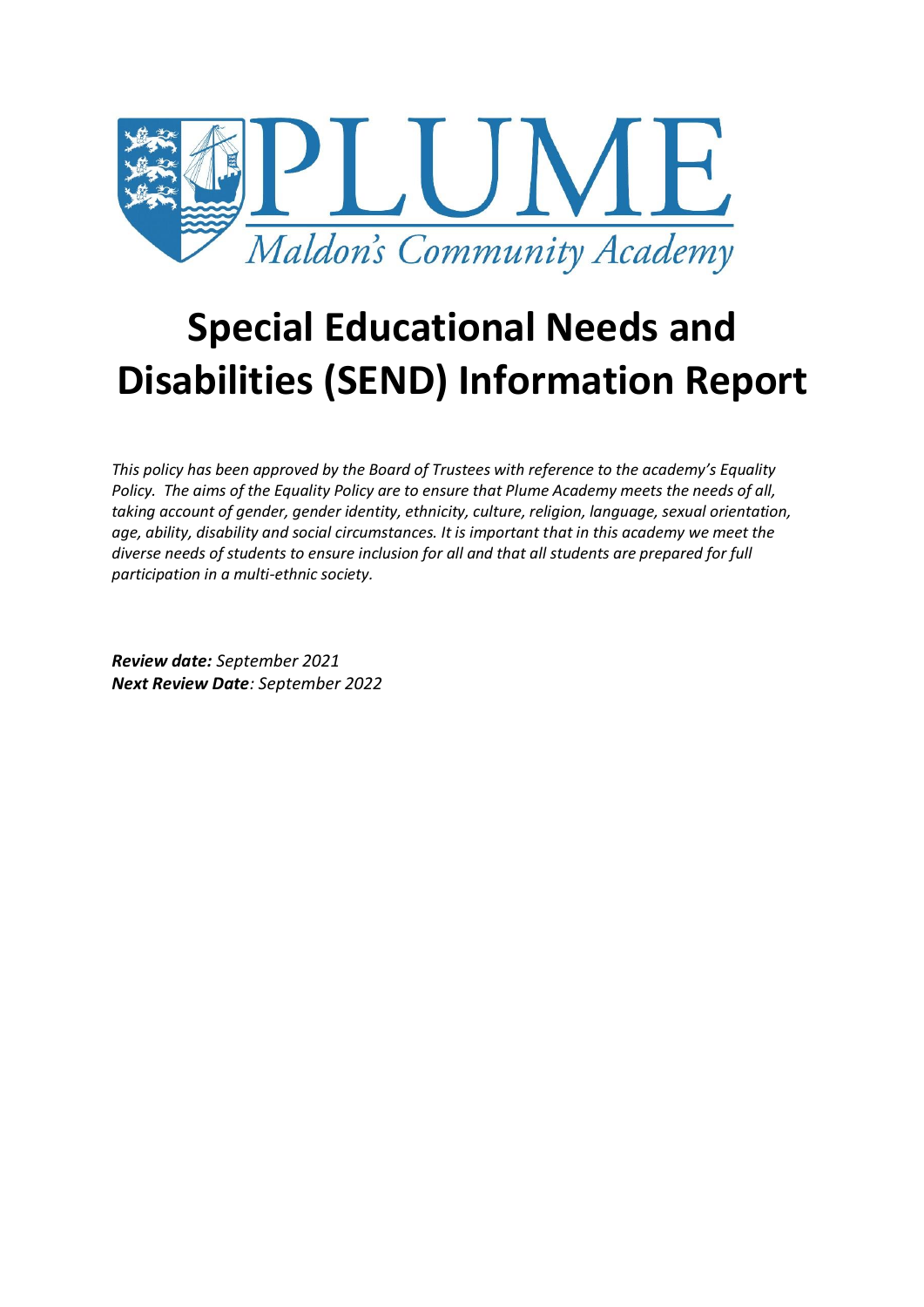Plume Academy's Special Educational Needs and Disabilities (SEND) Information Report has been completed in line with the following areas of legislation and guidance:

- Special Educational Needs and Disabilities Code of Practice: 0 to 25 years (2015);
- Children and Families Act (2014);
- Equality Act (2010);
- Keeping Children Safe in Education (2021).

It is a requirement of all schools and academies to publish key information about the special educational needs processes and their provision for SEND.

*'Schools should ensure that the information is easily accessible by parents and is set in clear, straightforward language.'* (Special Educational Needs and Disabilities Code of Practice 0 to 25 years (2015) Section 6:79)

If you require support to access this document, please contact the SEND team at Plume Academy. For contact details of members of the SEND Team, please refer to the Plume Academy website.

|                         | Key Contacts for Special Educational Needs and Disabilities at Plume Academy:                       |
|-------------------------|-----------------------------------------------------------------------------------------------------|
| Mrs Olufunke Bamigbele: | Assistant Vice Principal - Inclusion<br>(Special Educational Needs and Disabilities<br>Coordinator) |
| Miss Hannah Walls:      | Deputy Special Educational Needs and Disabilities<br>Coordinator                                    |
| Mrs Jemma Hiscock:      | SEND Student Progress Manager Mill Road Campus<br>$(Y7 - Y8)$                                       |
| Mrs Suzi Archer:        | SEND Student Progress Manager Fambridge Road<br>Campus (Y9 - Y13)                                   |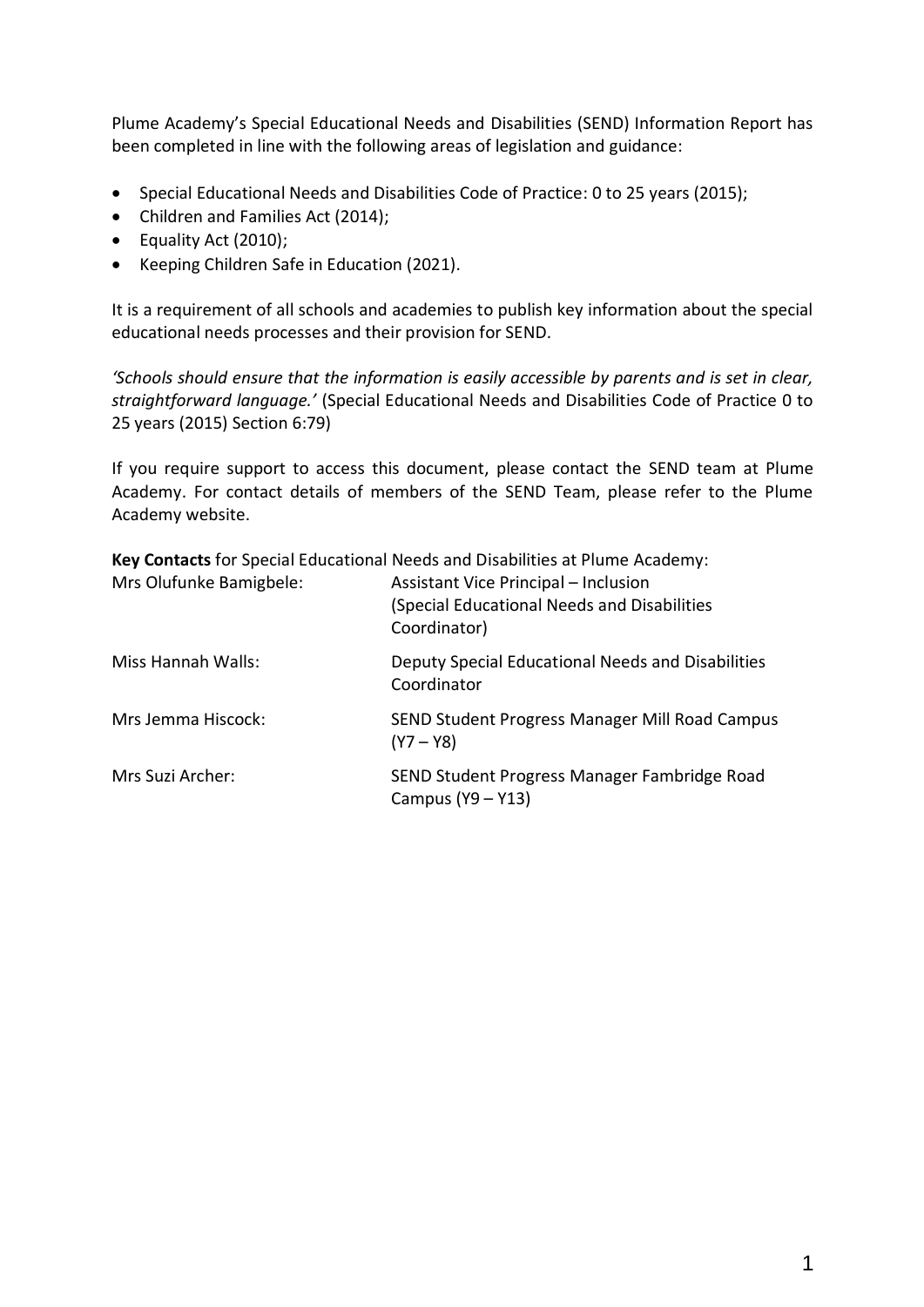| <b>Contents</b>                                                                  | Page |
|----------------------------------------------------------------------------------|------|
| What is meant by Special Educational Needs?                                      |      |
| Are disabled young people also SEN?                                              |      |
| Who can I call at Plume Academy to discuss my child's difficulty with learning,  |      |
| special educational needs or disabilities?                                       |      |
| What types of SEND does Plume Academy provide for?                               |      |
| How do you know if a young person has additional needs?                          |      |
| How will you let me know if you have any concerns about my child's learning,     |      |
| special educational needs and who will be involved?                              |      |
| How are young people with SEND supported to access and engage                    | 8    |
| In a broad curriculum alongside others who do not have SEND at                   |      |
| Plume Academy?                                                                   |      |
|                                                                                  | 9    |
| How will you know that the additional support my child has received has made a   |      |
| difference to my child's learning and how can my child be included in the review |      |
| process?                                                                         |      |
| What are examination access arrangements and how can these be agreed for         | 11   |
| students?                                                                        |      |
|                                                                                  | 12   |
| How do you support young people with medical conditions at Plume Academy?        |      |
| What is an Education and Health Care Plan (EHCP), who can request one for my     |      |
| child and how are they monitored and maintained?                                 |      |
|                                                                                  | 13   |
| What support is available for my child's happiness and wellbeing?                |      |
| What arrangements do you make for supporting young people joining the            | 13   |
| Academy, moving between phases of education and in preparing for adulthood?      |      |
| How does Plume Academy ensure that teaching and support staff are appropriately  | 15   |
| trained to support my child's special educational needs and / or disabilities?   |      |
| How do you involve outside agencies such as Health and Social Care or            | 15   |
| other Local Authority Support Services and voluntary sector organisations in     |      |
| meeting young people's SEND and supporting their families?                       |      |
| What are the arrangements for handling complaints from parents and young         | 16   |
| people with SEND about the provision made at the Academy?                        |      |
|                                                                                  |      |
| What is the Local Offer and where can I find it?                                 | 17   |
| What other useful information is available?                                      |      |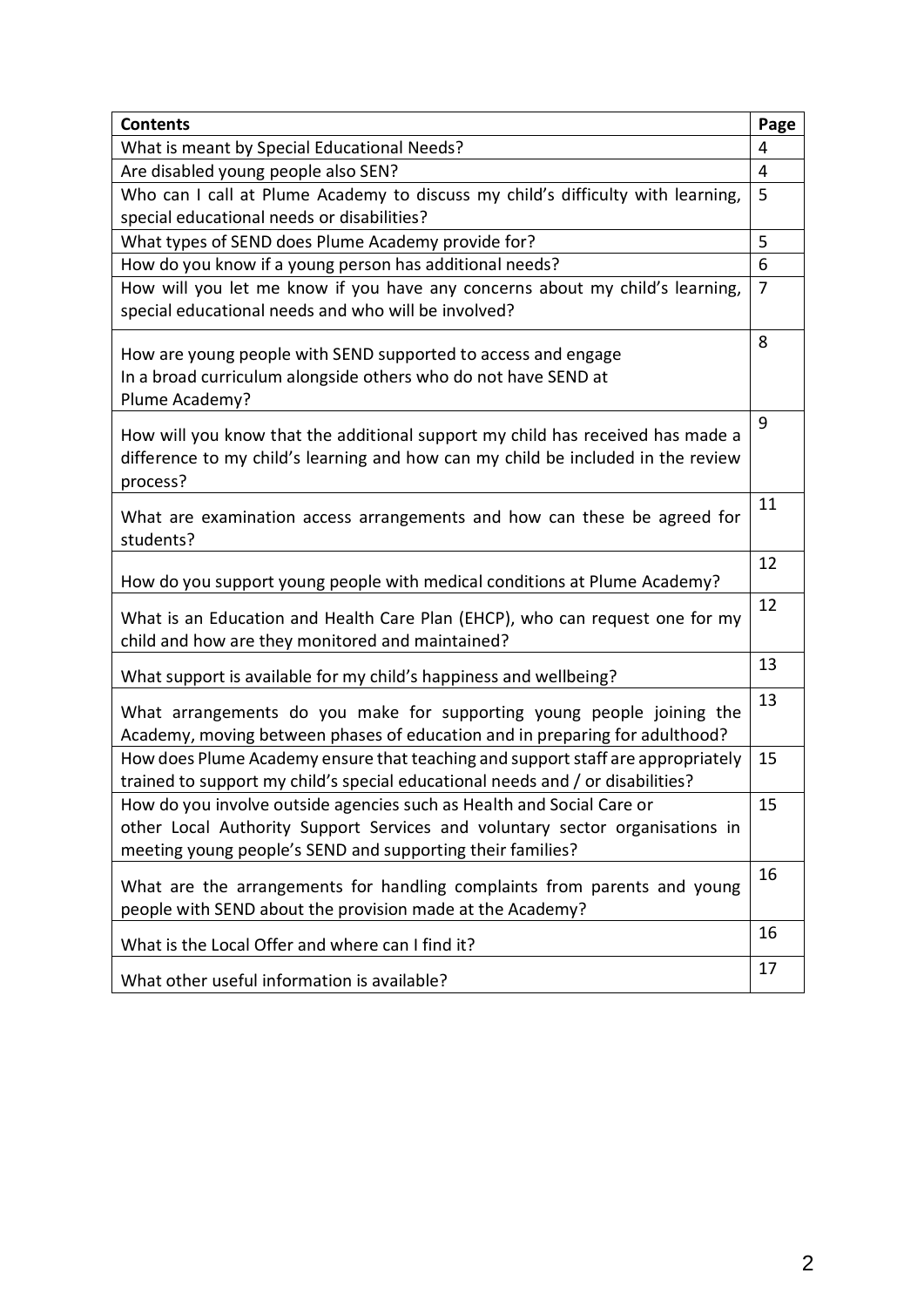### **What is meant by Special Educational Needs?**

From the SEND Code of Practice 0-25 years (2015) pages 15-16:

*'xiii. A child or young person has SEN if they have a learning difficulty or disability, which calls for special educational provision to be made for him or her.* 

*xiv. A child of compulsory school age or a young person has a learning difficulty or disability if he or she:* 

- *Has a significantly greater difficulty in learning than the majority of others of the same age, or*
- *Has a disability which prevents or hinders him or her from making use of facilities of a kind generally provided for others of the same age in mainstream schools or mainstream post-16 institutions.*

*xv. For children aged two or more, special educational provision is educational or training provision that is additional to or different from that made generally for other children or young people of the same age by mainstream schools, maintained nursery schools, mainstream post-16 institutions or by relevant early years providers…'*

### **Are disabled children also SEN?**

From the SEND Code of Practice 0-25 years (2015) page 16:

*'xviii. Many children and young people who have SEN may have a disability under the Equality Act 2010 – that is '…a physical or mental impairment which has a long-term and substantial adverse effect on their ability to carry out normal day-to-day activities.'*

*This definition provides a relatively low threshold and includes more children than many realise: 'long-term' is defined as 'a year or more' and 'substantial' is defined as 'more than minor or trivial'. This definition includes sensory impairments such as those affecting sight or hearing, and long-term health conditions such as asthma, diabetes, epilepsy, and cancer. Children and young people with such conditions do not necessarily have SEN, but there is a significant overlap between disabled children and young people and those with SEN. Where a disabled child or young person requires special educational provision, they will also be covered by the SEN definition.'*

# **Who can I call at Plume Academy to discuss my child's difficulty with learning, special educational needs or disabilities?**

In the first instance, you should contact your child's Learning Group Tutor to outline any concerns about your child's progress or wellbeing that you may have.

Your child's tutor will coordinate with the Head of Year and contact subject teachers and other staff to establish further details. As appropriate, they will liaise and seek advice from the SEND team to address your concerns.

#### **What types of SEND does Plume Academy provide for?**

All staff at Plume Academy are committed to providing opportunities for learning which are closely matched to student's abilities and aspirations. Lessons are carefully prepared to provide support and challenge for all students, respecting their different starting points, so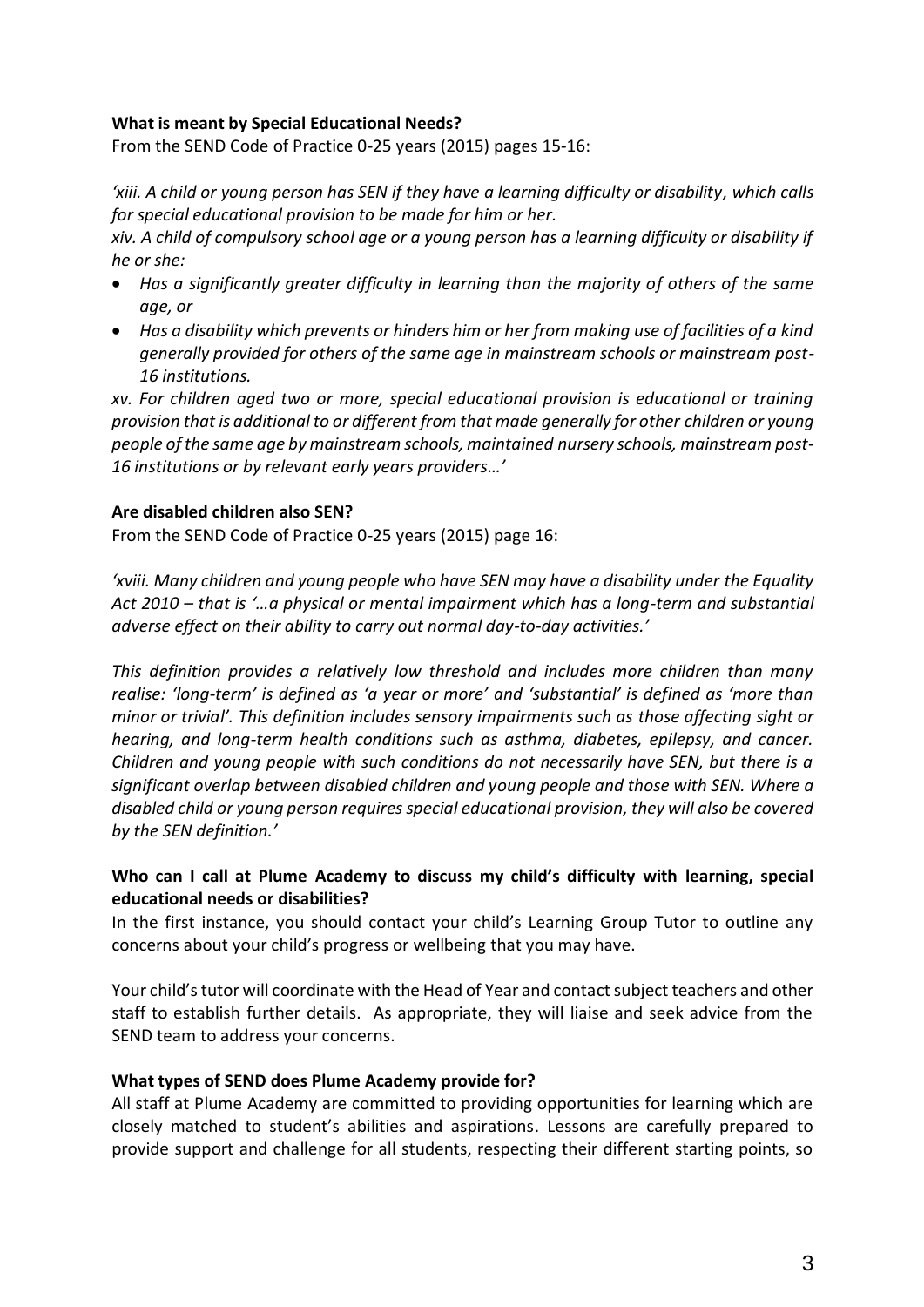that all students can make good progress over time. Staff place great importance on the knowledge that students learn in different ways.

We provide high quality teaching for young people with special educational needs under the following broad areas:

Cognition and Learning, for example:

- $\bullet$  Mild to moderate learning difficulties;
- Specific learning difficulties (SpLD) including persistent difficulties with the skills associated with literacy and / or numeracy.

Communication and Interaction, for example:

- Autistic Spectrum Condition (ASC);
- Speech, Language and Communication Needs;

Social, Emotional and Mental Health, for example:

- Attachment disorder;
- Attention Deficit (and Hyperactivity) Disorder (AD[H]D);
- Prolonged anxiety;

Sensory and / or Physical difficulties, for example:

- Hearing impairment;
- Physical disabilities;
- Sensory processing difficulties;
- Visual impairment.

Plume Academy cooperates and collaborates with the Local Authority which offers advice to parents / carers and engages with other professional colleagues.

Further details can be found on the Local Offer website, using the following link: [Home -](https://www.essexlocaloffer.org.uk/) Essex [Local Offer](https://www.essexlocaloffer.org.uk/)

#### **How do you know if a young person has additional needs?**

At Plume Academy, we strive to identify young people with special educational needs as early as possible using a range of strategies, including the following:

- Close liaison with Primary School colleagues to exchange information at transition;
- Feedback from teachers and additional adults on student performance in class;
- Feedback from the pastoral teams around potential barriers to students learning and wellbeing that may require additional support;
- Feedback from parents / carers, raising concerns about their child's progress;
- Rigorous tracking of student progress through the Academy assessment cycle;
- Evidence based, standardised screening assessments to monitor phonological awareness, visual discrimination, auditory memory, etc.;
- Observing students to identify attention and concentration, ability to process verbal and written instructions, gross and fine motor skills;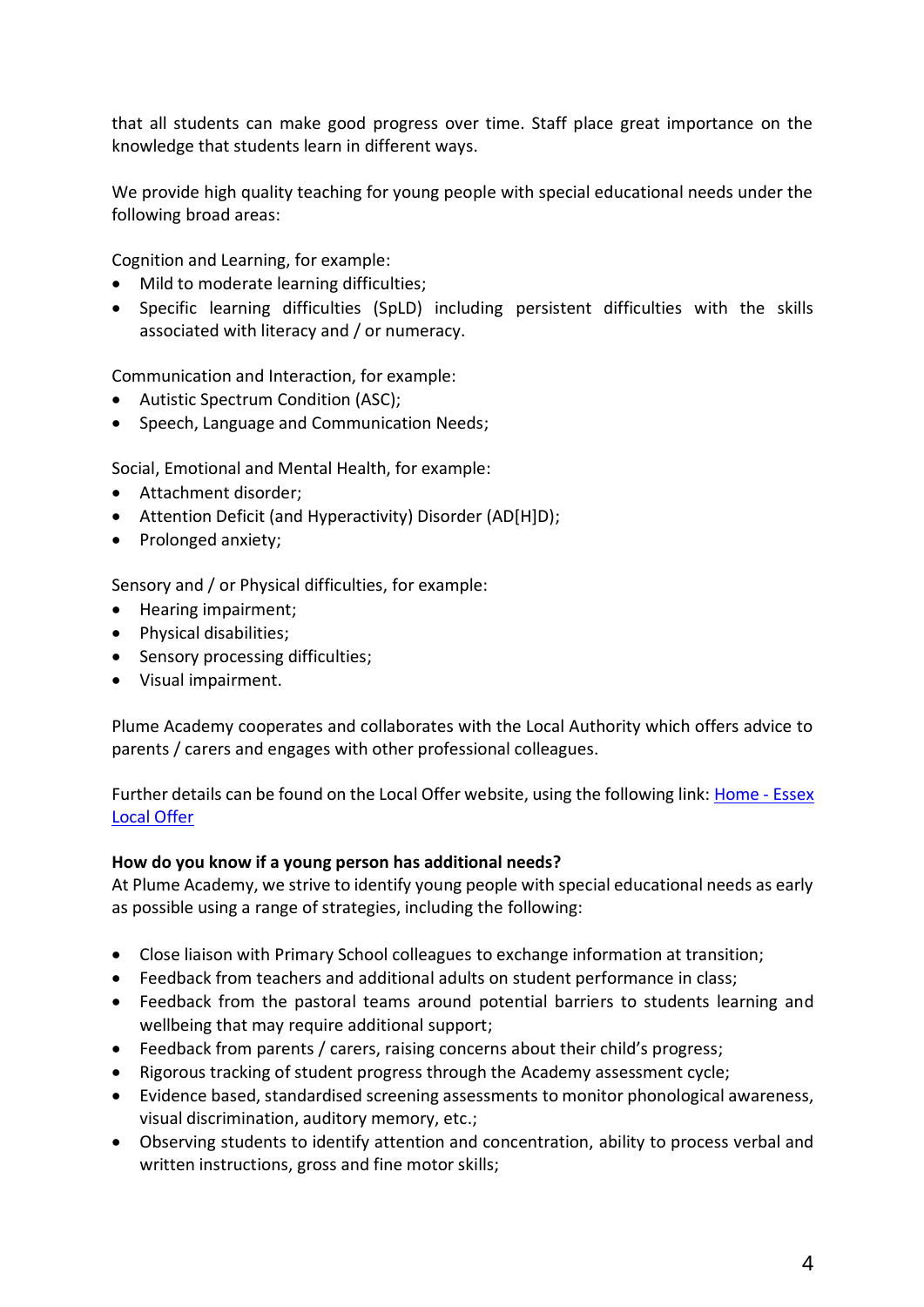Advice from external agencies, including medical and social care professionals.

# **How will you let me know if you have any concerns about my child's learning, special educational needs or disabilities and who will be involved?**

If your child is assessed as having special educational needs or disabilities you will be thoroughly involved in the process and your child's progress will be monitored and shared with you regularly, in accordance with the Academy assessment schedule.

You and your child will meet with a member of the SEND team to jointly create a 'one-page profile' outlining:

- What people appreciate about your child;
- What interests your child has;
- The most effective ways to support your child at Plume Academy.

Long term (usually in line with Key Stages) outcomes and corresponding SMART (Specific, Measurable, Attainable, Relevant and Time-bound) targets to achieve these outcomes, will be agreed with you and appropriate provision put into place, which may include intervention programmes.

We measure the impact and effectiveness of intervention programmes through the 'Assess, Plan, Do, Review' cycle every 6 – 12 weeks to ensure individual learning targets are monitored and revised if / or as necessary. Students may or may not continue to require intervention, depending on the progress achieved. Where students have completed intervention programmes which have been established to have been effective, but adequate progress has not been made, the SEND team may request more specialist support and advice.

You and your child will be kept informed and encouraged to take an active role in all stages of this support. We welcome and value your engagement and feedback. You can, at any time, arrange an appointment to speak with the SENDCo or Deputy SENDCo regarding your child's progress and provision.

# **How are young people with SEND supported to access and engage in a broad curriculum alongside others who do not have SEND at Plume Academy?**

Every student is entitled to a broad and balanced curriculum and all students are encouraged, valued, respected and accepted. At Plume Academy all students are inspired and nurtured to achieve their full potential. Students are supported to enable them to access, enjoy and be successful in all activities offered through the Academy curriculum and enrichment.

The Academy works closely with students, families, staff and other professionals to identify specific barriers to learning. Our first response is 'high quality teaching targeted at their areas of weakness' (Code of Practice, 2015, page 95, Section 6.19) using differentiated lesson materials, resources and equipment. Differentiation is a multiple part process, including differentiation by input, teaching and learning process and by outcome to ensure all students can make progress over time.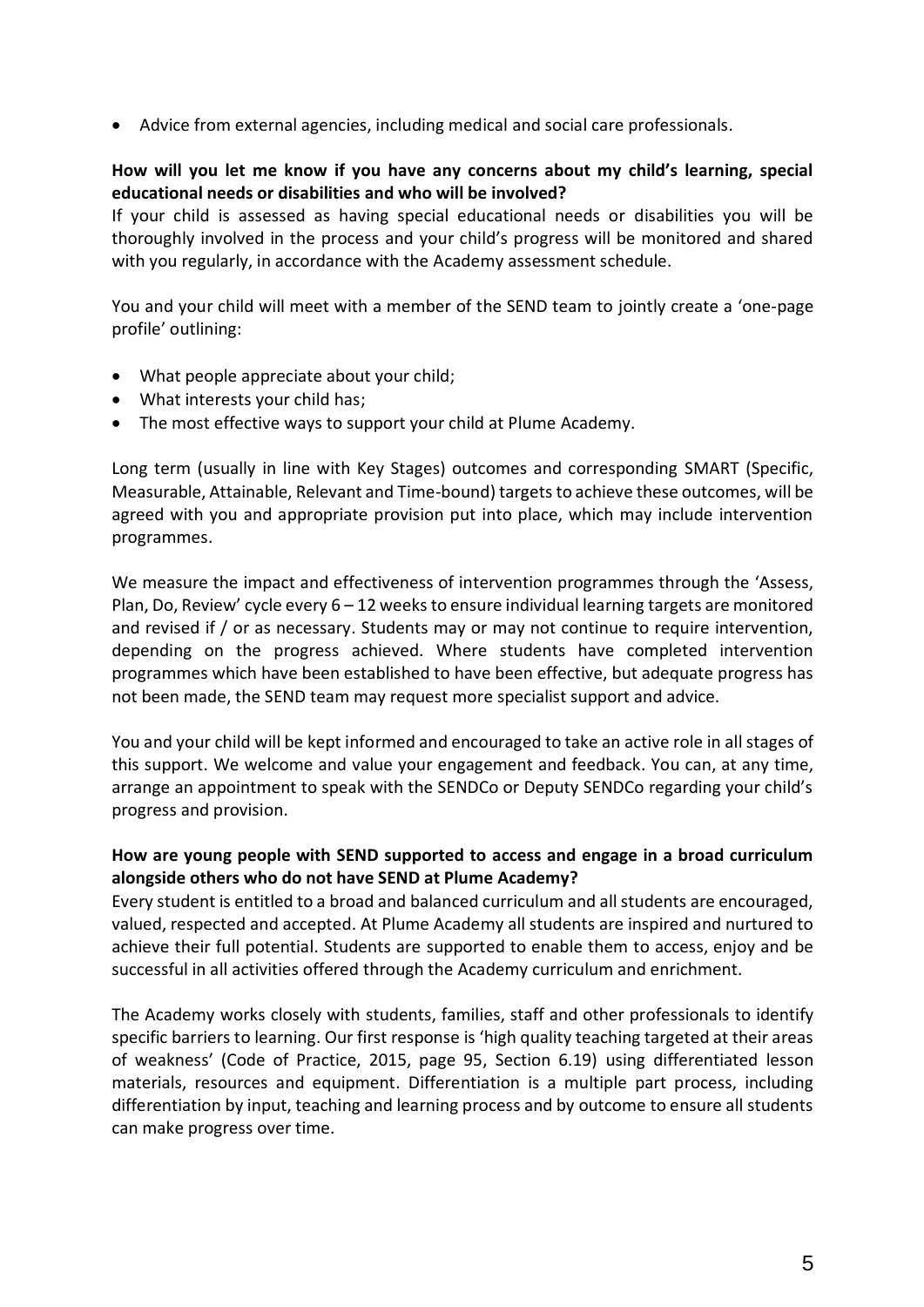We also offer:

- A range of assistive technology and sensory tools;
- Fully equipped accessible toilets;
- A number of intervention classrooms where students are able to follow intervention programmes and / or modified curriculum topics related to a clear set of expected outcomes with relevant academic and developmental targets;
- Supervised social activity rooms to enable students to enjoy unstructured social times with confidence;
- Access to shared classroom support, when necessary;
- A range of communication aids, for example, visual timetables.

We ensure that teachers and additional staff are aware of students' individual needs. We share strategy sheets and co-produced 'one-page profiles' and agreed targets to enable teachers to plan appropriate learning activities for students to make progress.

The SENDCo and Deputy SENDCo also host regular 'drop in' sessions to discuss the particular needs of learners to support additional differentiation or personalisation. We provide regular professional development or training for staff on issues relating to special educational needs and disabilities, plus we share tips, prompts and reminders addressing current SEND related issues through the SEND Team Twitter page, the bi-weekly staff news magazine 'Plume Wave' and the bi-weekly SEND Team Newsletter.

# **How will you know that the additional support my child has received has made a difference to my child's learning and how can my child be included in the review process?**

You are the person who knows your child the best and we welcome working in partnership with you. We strongly believe that a collaborative approach with parents / carers is the best way to support a student's learning and needs, hence our assessment schedule includes Parent Consultation Evenings during the academic year when we routinely share and discuss your child's achievements.

Subject teachers make regular assessments of students learning and will identify if a student is making less than expected progress, given their age and individual circumstances in their taught subject. A teacher's first response to address slower progress than expected will be to review and adjust the high-quality teaching strategies in place. They may also contact you to discuss your child's progress and agree additional approaches with you. Continuing slow progress in a subject area will trigger a conversation between the teacher and subject leader to enact short-term 'early action' support to specifically focus on your child's area(s) for development.

If any concerns are raised surrounding your child's social or emotional wellbeing, or it is necessary to discuss progress across a number of subjects, your child's Learning Group Tutor or a member of the Year team will contact you.

If progress across subjects continues to be less than expected, a referral to the SEND Team will be made by the Year team which will trigger a review of the difficulties experienced by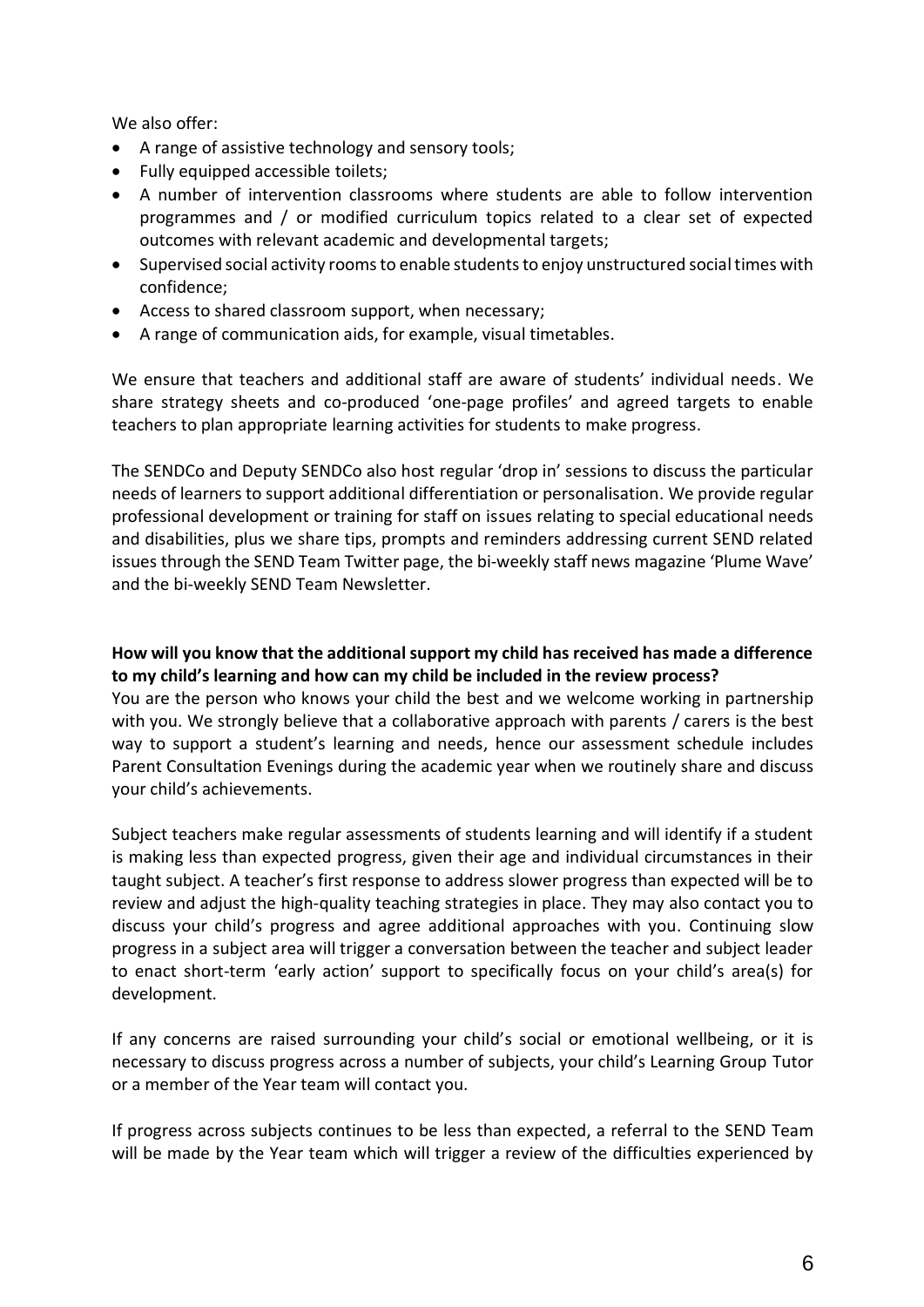your child and the support in place. This is in line with the 'Assess' part of the graduated approach outlined in the SEND Code of Practice (2015).

If necessary, appropriate additional provision to support improved progress and outcomes for your child will be introduced. Such provision may include intervention programmes for which the agreed, individual learning outcomes are established. Intervention programmes are assessed for impact and effectiveness every  $6 - 12$  weeks through the 'Assess, Plan, Do, Review' cycle.

#### **What are examination access arrangements and how can these be agreed for students?**

'Access Arrangements are pre-examination adjustments for candidates based on evidence of need and normal way of working. Access Arrangements fall into two distinct categories: some arrangements are delegated to centres, others require prior JCQ awarding body approval… Access Arrangements allow candidates/learners with special educational needs, disabilities or temporary injuries to access the assessment without changing the demands of the assessment.' ([www.jcq.org.uk\)](http://www.jcq.org.uk/)

Each year, JCQ produce a document setting out the range of adjustments which can be requested or 'centre-delegated' to ensure that students with particular needs are not disadvantaged by the assessment methods. These adjustments can include, but are not restricted to:

- Computer reader/reader or use of an examination reading pen;
- Extra time;
- Practical assistant;
- Prompter;
- Scribe/speech recognition technology;
- Supervised rest breaks;
- Word processor.

Through a thorough process of identification of special educational needs, we are able to establish support mechanisms enabling students to demonstrate their learning and progress throughout the curriculum.

At the end of KS3, an additional inventory is taken of the progress and attainment data held for each student. At this time, the SENDCo and qualified external professionals complete a series of detailed standardised assessments for identified students and agree an application for access arrangements if necessary. In addition, adjustments or improvements may be made to the existing support strategies in place for individual students.

#### **How do you support young people with medical conditions at Plume Academy?**

Students with medical conditions are fully supported to ensure they have full access to education and enjoy the same opportunities as any other child.

Where children have additional physical or medical needs, our medical team, SEND team, Year teams and attendance teams work collaboratively with parents / carers and healthcare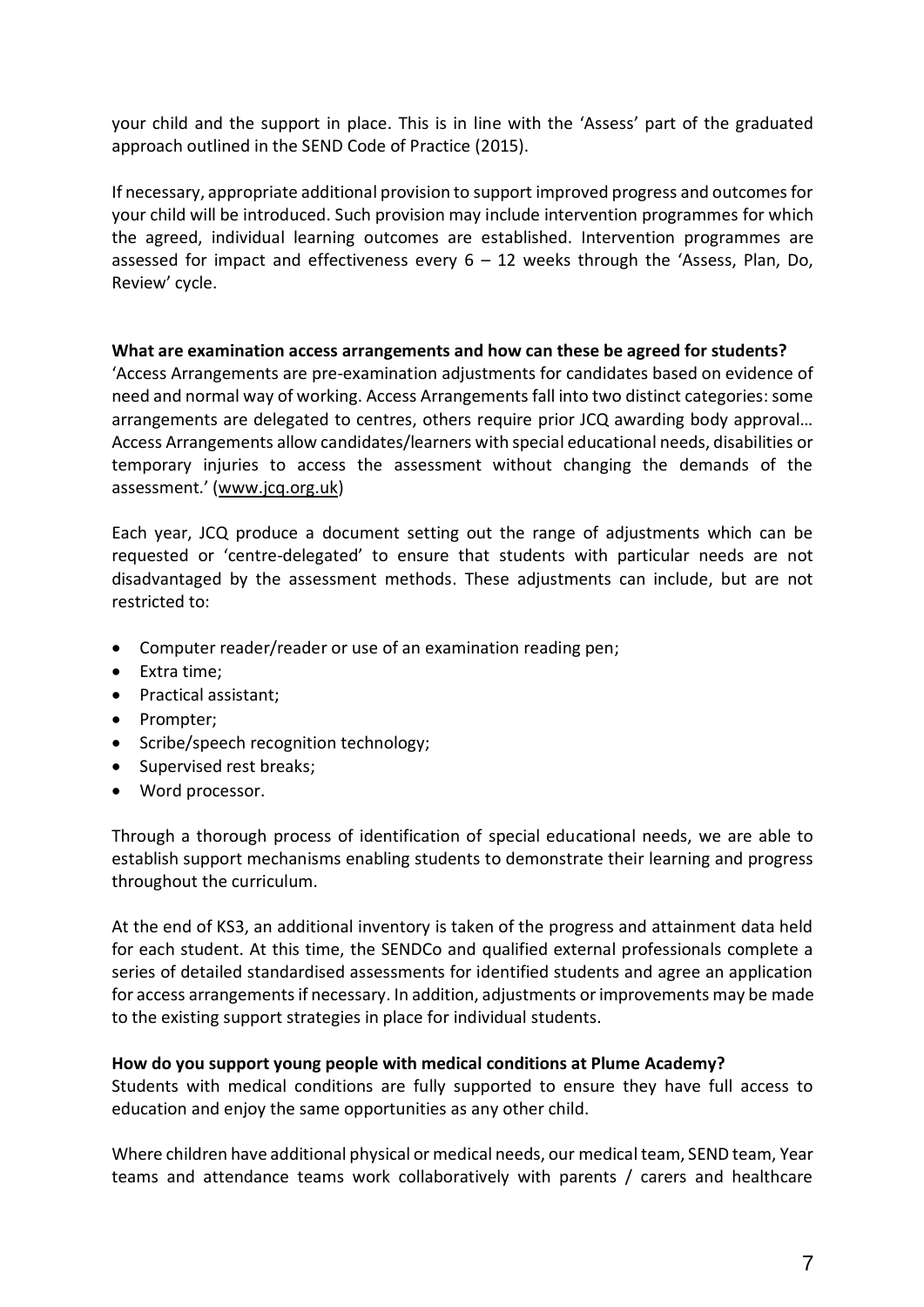professionals. We will create an Individual Medical Care Plan to ensure that your child's needs are known to staff and they are met.

## **What is an Education and Health Care Plan (EHCP), who can request one for my child and how are they monitored and maintained?**

*The purpose of an Education and Health Care Plan is to make special education provision to meet the special educational needs of a child or young person, to secure improved outcomes for him / her across education, health and social care and, as he / she gets older, preparing for adulthood.'* (SEND Code of Practice, 0-25 years, Section 9.20)

You, your child (where appropriate and aged 16 or over) and / or the Academy, usually through the SENDCo, can request the Local Authority conduct an assessment of your child's needs. This *may* lead to and EHCP.

It will take no more than 20 weeks from the request for an EHC needs assessment to issuing the final EHC plan, if granted. An EHCP can provide a framework for support from birth to age 25 years.

An EHCP is created using a person-centred approach fully involving you and your child, and will contain:

- The views and aspirations of you and your child;
- A full description of their special educational needs and include any health and social care needs;
- A description of your child's personal and learning strengths;
- Establish outcomes and SMART (Specific, Measurable, Attainment, Relevant and Timebound) targets for your child's progress;
- Specify the provision required and how education, health and social care will work together to meet your child's needs and support the achievement of the agreed outcomes.

An annual review provides you and your child the opportunity to reflect on progress towards the specified outcomes with Plume Academy staff and, when appropriate, other professionals. Outcomes, targets, and provision are reviewed and adjusted as necessary to reflect and meet your child's changing needs.

Students with an EHC plan are overseen and supported by the SEND Team. They have regular contact with your child, monitoring progress, absence, and conduct; they liaise with your child's tutor and subject teachers and they also coordinate and attend meetings with you and other professionals.

# **What support is available for my child's happiness and wellbeing?**

At Plume Academy we support student wellbeing through:

 Daily Learning Group time, which covers topical issues and current events, plus also reinforces learning themes through relevant activities, quizzes and challenges;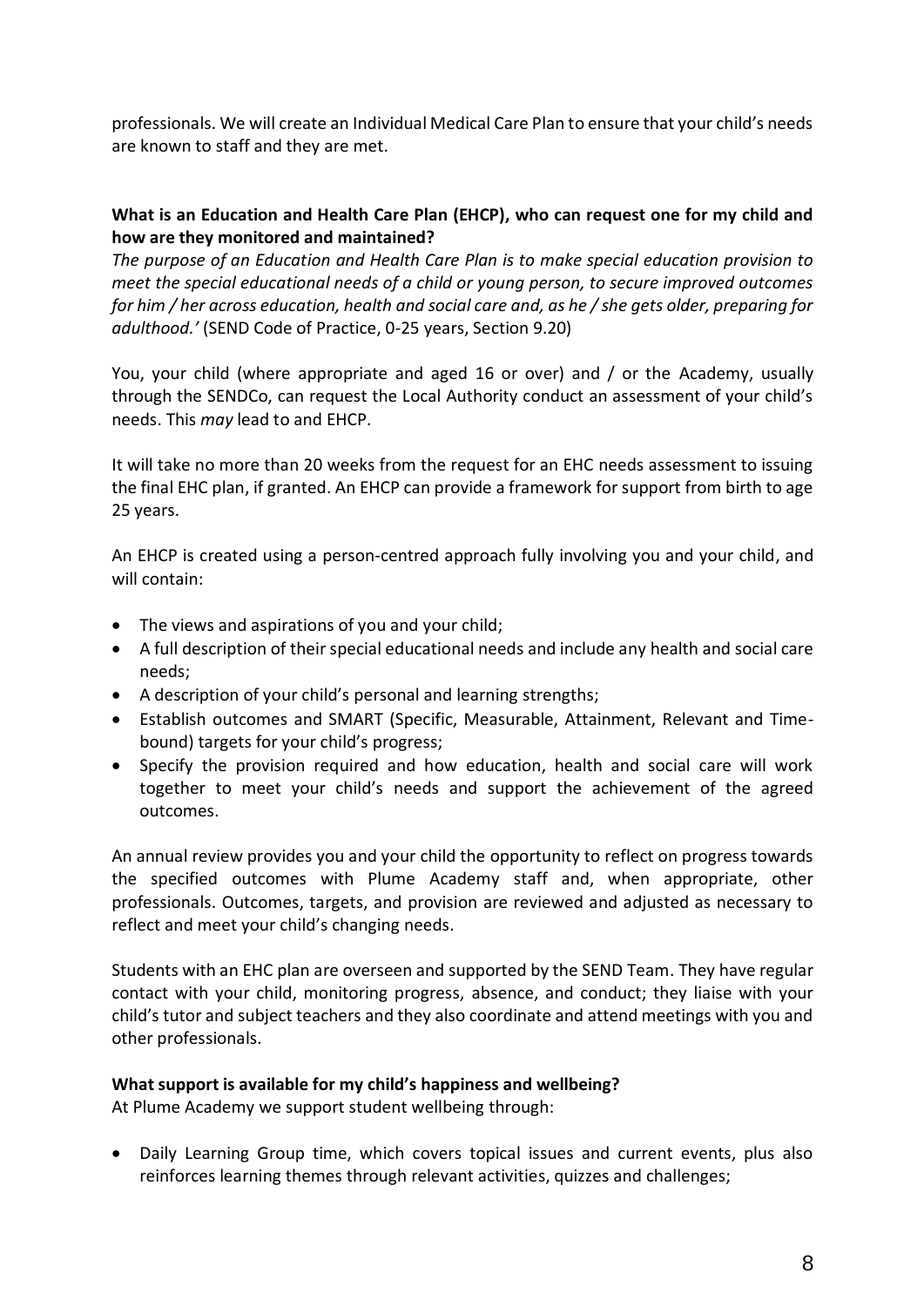- Tutors and Pastoral Leaders offer support on a daily basis;
- The Academy employs a dedicated Mental Health Champion;
- Some students, depending on their individual learning needs may be involved in a bespoke emotional literacy programme;
- Students can attend a range of supervised structured, enrichment activities during lunchtime or after school, including games and social activities, homework club and subject specific clubs;
- Students can attend breakfast hub;
- Students can utilise a dedicated 'quiet/calm room' to support emotional regulation;
- Some students, depending on their individual learning needs, may be invited to attend sensory or preparation sessions to ensure a positive start to the Academy day.

We also encourage our young people to communicate their thoughts, ideas, and opinions by:

- Talking to trusting adults;
- Participating in student voice opportunities and completing student voice surveys,
- Being involved one-planning meetings and in the creation and / or review of their 'onepage profile' and EHCP as appropriate.

# **What arrangements do you make for supporting young people in joining the Academy, moving between phases of education and in preparing for adulthood?**

We are committed to ensuring that your child settles quickly and feels happy and safe at the Academy. We encourage and promote:

- Positive transition planning with primary schools, with dedicated SEND transition days organised by the SEND Team and a whole Academy transition day involving all year groups, organised by the Pastoral teams.
- Admission meetings for in-year transfers,
- Impartial Careers Advice and Guidance.

We pride ourselves in setting high expectations and aspirations for our young people and preparing them effectively for adulthood through a broad and balanced, comprehensive curriculum, plus

- Academy Open Evenings for Y6 and College (Post 16) students and parents / carers,
- Option guidance evening for Y8 and Y9 students and parents / carers,
- Supported visits to alternative College Open Days.

For students with an EHCP, in-depth conversations as part of the annual review process, most importantly at key transition points, Y8, Y9, Y11, Y12 and Y13. Plus, additional support from Y9 from the Local Authority Preparation for Adulthood Coordinator.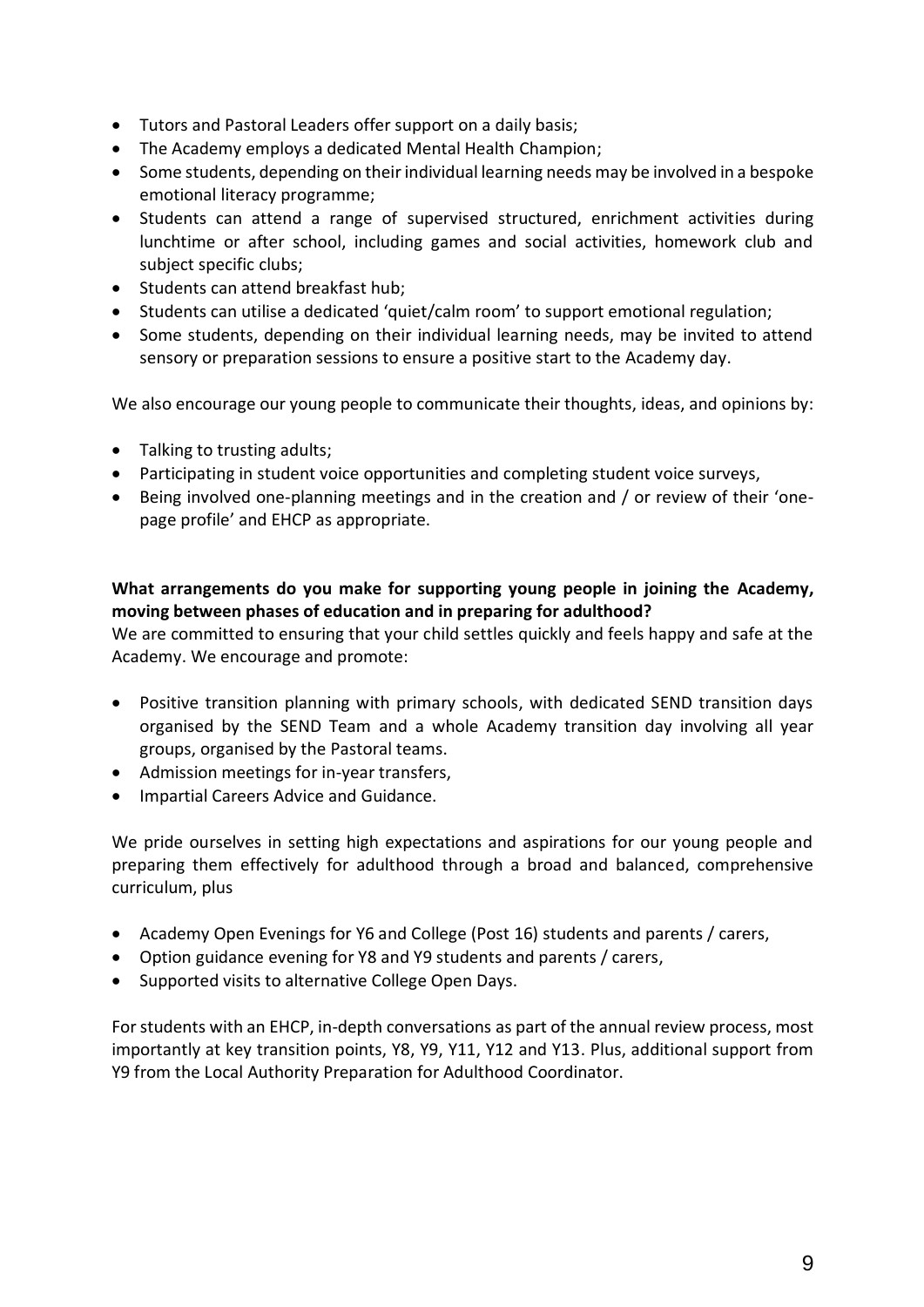# **How does Plume Academy ensure that teaching and support staff are appropriately trained to support my child's special educational needs and / or disability?**

All staff at Plume Academy receive regular professional development throughout the year to develop expertise within the Academy.

We engage SEND Senior Learning Support Assistants to promote literacy skills: speaking, listening, reading and writing, and in the application of number skills and mathematical concepts to everyday situations, plus in the development of emotional literacy skills, supporting social development, self-esteem, and self-management.

The whole staff training schedule prepared by the joint Heads of Academy responds to any changing needs at the Academy and is planned with reference to evidence of teaching and learning collected through the Academy self-evaluation and a rigorous quality improvement programme.

# **How do you involve outside agencies such as Health and Social Care or other Local Authority Support Services and voluntary sector organisations in meeting young people's SEN and supporting their families?**

Plume Academy staff regularly call upon the services of a wide range of agencies whose staff work collaboratively to support children and their families.

The services provided by the Local Authority include:

- Children's Social Care,
- Educational Psychology Support,
- Essex Youth Service,
- Inclusion Partnership,
- Parent Partnership Service.
- Physical and Sensory Support Service HI, PNI and VI teams,
- Special Educational Needs and Disabilities Independent Advice and Support Service (SEND-IASS),
- Special Educational Needs and Disabilities Operations Team (SEND-Ops).

Those provided through the Health Trust include:

- Essex Welfare and Mental Health Service,
- Community Paediatrician Service,
- Occupational Therapy Team,
- Physiotherapy,
- School Nursing Team,
- Speech and Language Service.

# **What are the arrangements for handling complaints from parents and young people with SEND about the provision made at the Academy?**

Plume Academy strive to ensure that we work in collaboration with our young people and you, their parent / carer. The insight and views of you and your child are an integral part of our ability to establish appropriate provision and support mechanisms.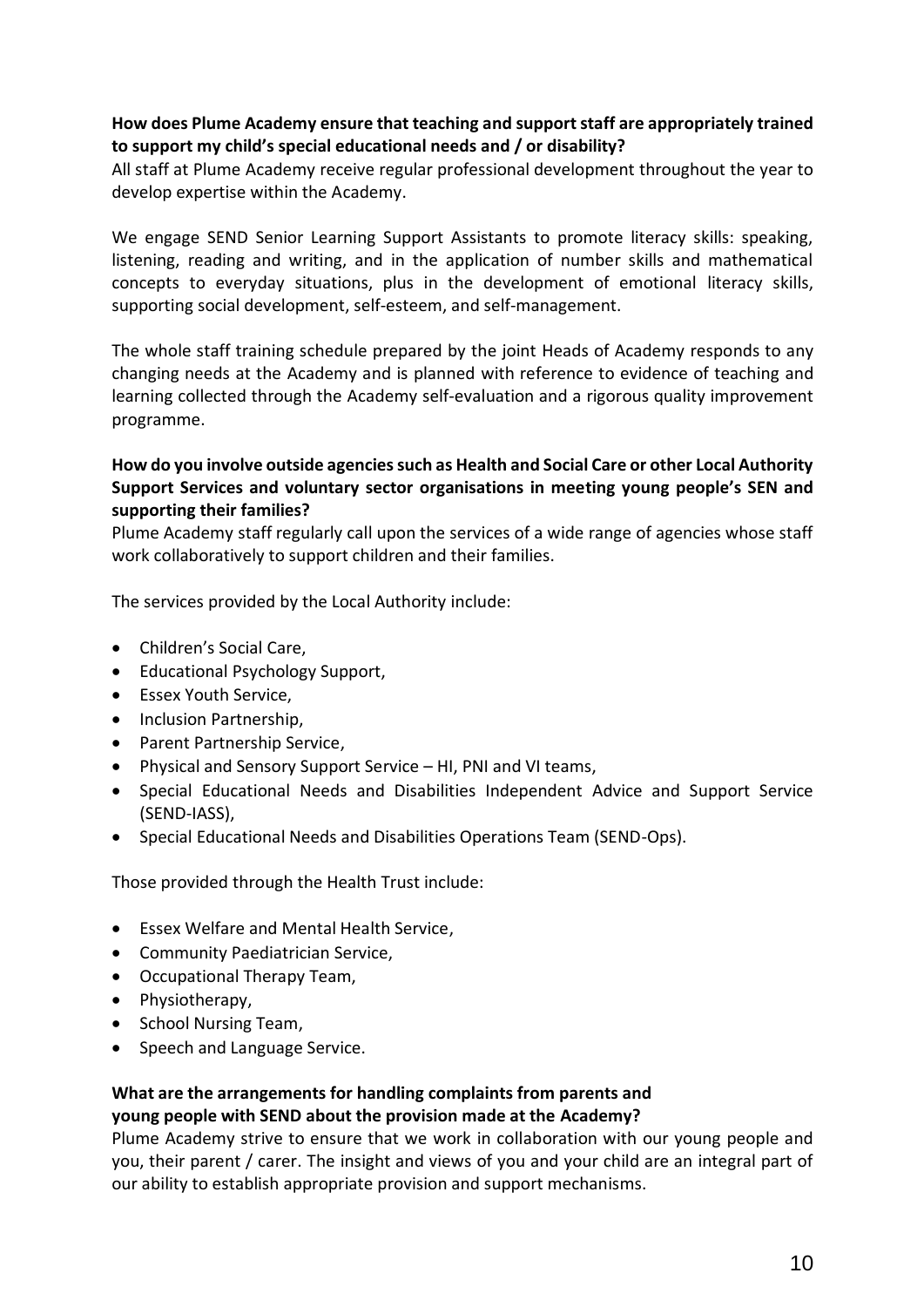Plume Academy recognises that at times things can and do go wrong. We also believe that it is in all stakeholders' best interest to resolve concerns and complaints at the earliest possible stage, as such, we ask that you arrange an informal discussion or meeting to discuss your concerns with the Assistant Vice Principal for Inclusion and SENDCo at which time we would endeavour to resolve your concerns. This is stage 1 of our Complaints Procedure.

If your complaint cannot be resolved at this stage, please refer to our Complaints Procedure for subsequent actions.

# **What is the Local Offer and where can I find it?**

The Local Offer is the Local Authority's offer for parents and young people.

It includes provision both in and out of the Academy and details services and support provided by private and voluntary sectors, as well as the Local Authority and the National Health Service.

Essex Local Offer provides children and young people with special educational needs or disabilities and their families information about the education, health and social care support services available in the local area.

Essex Local Offer can:

- make it easier to find the support which is nearest and most suitable for young people and families,
- help young people and families to be less dependent on other people or word of mouth,
- help young people and families to ask the right questions.

Essex County Council worked with young people, parents/carers and practitioners to use their combined skills and creativity to shape the Essex Local Offer. Views were gathered through participation, feedback and involvement at family groups, classes and conferences. Participants in the coproduction include:

- Chelmsford College.
- Contact Essex,
- Essex Family Forum,
- Harlow College.
- Special Needs and Parents,
- The Multi-Schools Council,
- Young Essex Assembly.

Please use this link to access the Essex Local Offer: Home - [Essex Local Offer](https://www.essexlocaloffer.org.uk/)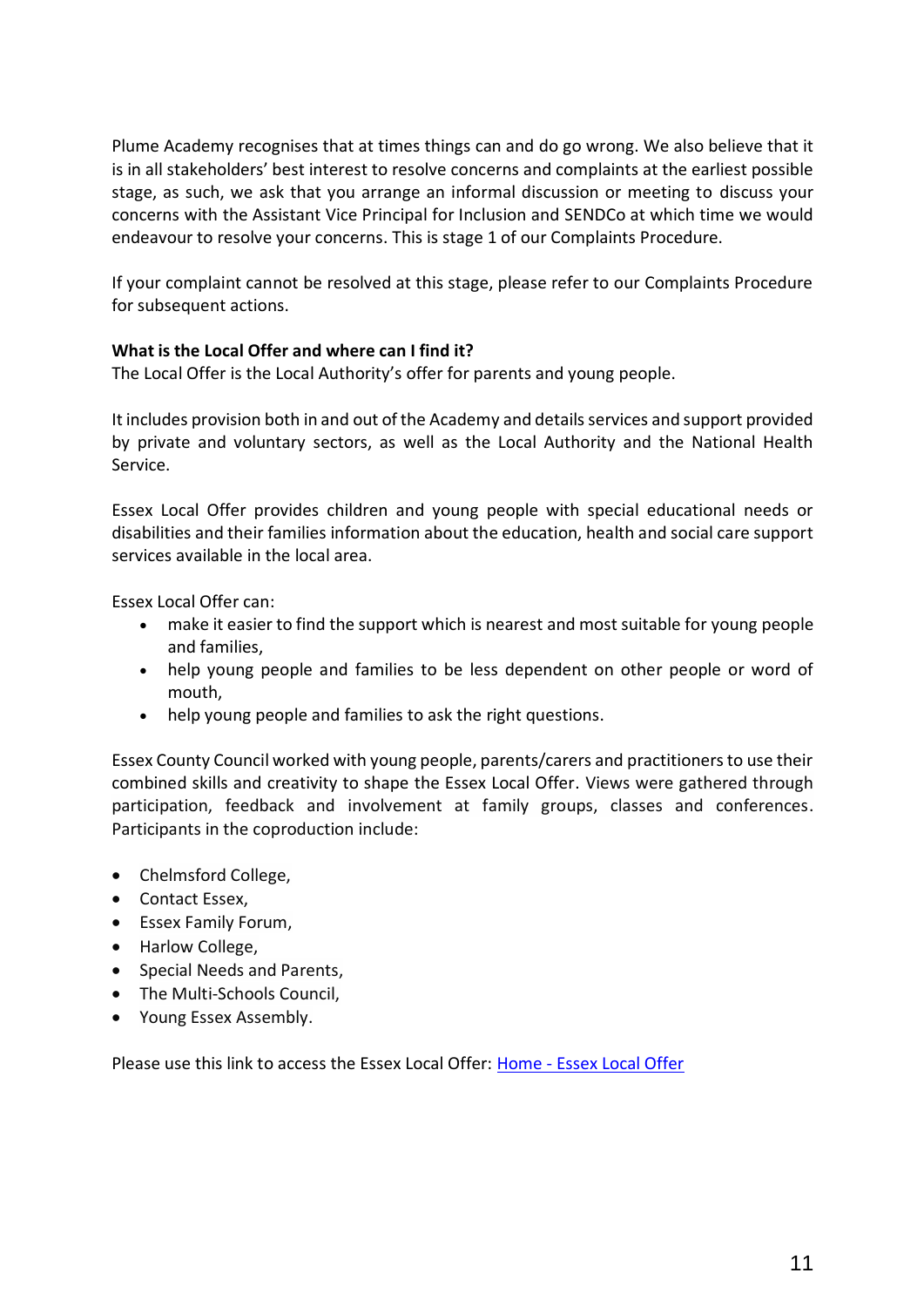# **What other useful information and support is available for families of students with special educational needs?**

# **APEX**

Thriftwoodschool.com

#### **Autism Anglia**

Autism Anglia provides a range of services to enable people with autism to live as independently as possible and experience choice and inclusion in society. [www.autism-anglia.org.uk](http://www.autism-anglia.org.uk/)

#### **Autism Education Trust**

The Autism Education Trust is dedicated to coordinating, supporting and promoting effective education practice for all children and young people on the autism spectrum. [www.autismeducationtrust.org.uk](http://www.autismeducationtrust.org.uk/)

### **Changing Faces**

Changing Faces supports and represents people who have conditions or injuries which affect their appearance.

[www.changingfaces.org.uk](http://www.changingfaces.org.uk/)

### **Contact a Family**

Contact a Family exists to support the families of disabled children whatever their condition or disability. [www.cafamily.org.uk](http://www.cafamily.org.uk/) 0808 8083555 (free helpline)

#### **Dyslexia Action**

Their aim is to remove the barriers facing those with dyslexia and other specific learning difficulties by providing help and support. [chelmsford@dyslexiaaction.org.uk](mailto:chelmsford@dyslexiaaction.org.uk) [www.dyslexiaaction.org.uk](http://www.dyslexiaaction.org.uk/) 01245 2596560

#### **Essex Parent Partnership Service**

Offer information and support over the telephone or in person [parentpartnership@essex.gov.uk](mailto:parentpartnership@essex.gov.uk) [www.essex.gov.uk/parentpartnership](http://www.essex.gov.uk/parentpartnership) 01245 436 036

#### **Families in Focus**

An independent, parent-led charity providing a range of support to families of children with disabilities and special needs across Essex. [www.familiesinfocusessex.org.uk](http://www.familiesinfocusessex.org.uk/) 01245 353575